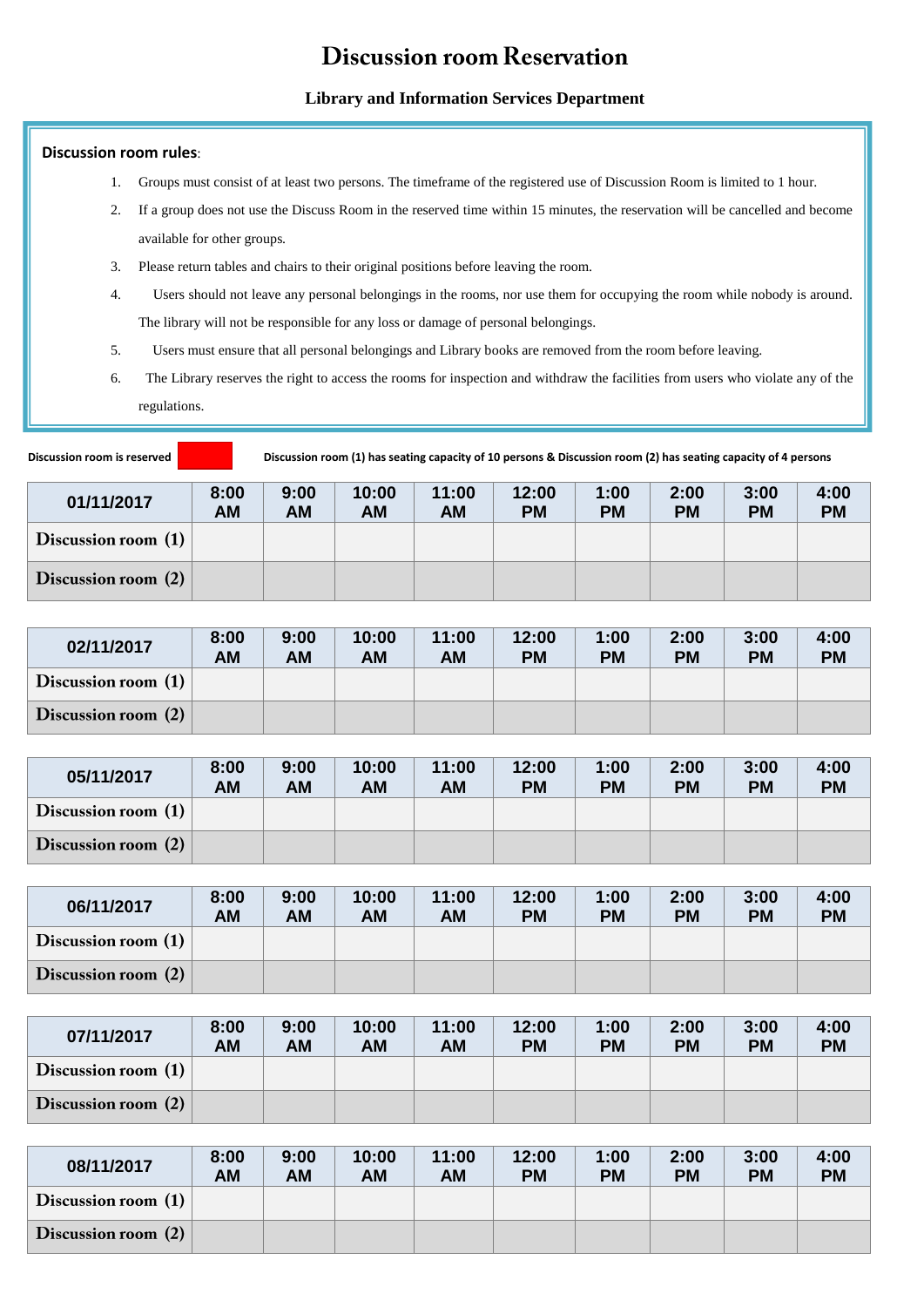| 09/11/2017          | 8:00<br>AM | 9:00<br>AM | 10:00<br>AM | 11:00<br><b>AM</b> | 12:00<br><b>PM</b> | 1:00<br><b>PM</b> | 2:00<br><b>PM</b> | 3:00<br><b>PM</b> | 4:00<br><b>PM</b> |
|---------------------|------------|------------|-------------|--------------------|--------------------|-------------------|-------------------|-------------------|-------------------|
| Discussion room (1) |            |            |             |                    |                    |                   |                   |                   |                   |
| Discussion room (2) |            |            |             |                    |                    |                   |                   |                   |                   |

| 12/11/2017          | 8:00<br>AM | 9:00<br>AM | 10:00<br>AM | 11:00<br>AM | 12:00<br><b>PM</b> | 1:00<br><b>PM</b> | 2:00<br><b>PM</b> | 3:00<br><b>PM</b> | 4:00<br><b>PM</b> |
|---------------------|------------|------------|-------------|-------------|--------------------|-------------------|-------------------|-------------------|-------------------|
| Discussion room (1) |            |            |             |             |                    |                   |                   |                   |                   |
| Discussion room (2) |            |            |             |             |                    |                   |                   |                   |                   |

| 13/11/2017            | 8:00<br>AM | 9:00<br>AM | 10:00<br>AM | 11:00<br>AM | 12:00<br><b>PM</b> | 1:00<br><b>PM</b> | 2:00<br><b>PM</b> | 3:00<br><b>PM</b> | 4:00<br><b>PM</b> |
|-----------------------|------------|------------|-------------|-------------|--------------------|-------------------|-------------------|-------------------|-------------------|
| Discussion room $(1)$ |            |            |             |             |                    |                   |                   |                   |                   |
| Discussion room (2)   |            |            |             |             |                    |                   |                   |                   |                   |

| 14/11/2017          | 8:00<br>AM | 9:00<br><b>AM</b> | 10:00<br><b>AM</b> | 11:00<br><b>AM</b> | 12:00<br><b>PM</b> | 1:00<br><b>PM</b> | 2:00<br><b>PM</b> | 3:00<br><b>PM</b> | 4:00<br><b>PM</b> |
|---------------------|------------|-------------------|--------------------|--------------------|--------------------|-------------------|-------------------|-------------------|-------------------|
| Discussion room (1) |            |                   |                    |                    |                    |                   |                   |                   |                   |
| Discussion room (2) |            |                   |                    |                    |                    |                   |                   |                   |                   |

| 15/11/2017          | 8:00<br><b>AM</b> | 9:00<br>AM | 10:00<br>AM | 11:00<br>AM | 12:00<br><b>PM</b> | 1:00<br><b>PM</b> | 2:00<br><b>PM</b> | 3:00<br><b>PM</b> | 4:00<br><b>PM</b> |
|---------------------|-------------------|------------|-------------|-------------|--------------------|-------------------|-------------------|-------------------|-------------------|
| Discussion room (1) |                   |            |             |             |                    |                   |                   |                   |                   |
| Discussion room (2) |                   |            |             |             |                    |                   |                   |                   |                   |

| 16/11/2017            | 8:00<br>АM | 9:00<br>AM | 10:00<br>AM | 11:00<br>AM | 12:00<br><b>PM</b> | 1:00<br><b>PM</b> | 2:00<br><b>PM</b> | 3:00<br><b>PM</b> | 4:00<br><b>PM</b> |
|-----------------------|------------|------------|-------------|-------------|--------------------|-------------------|-------------------|-------------------|-------------------|
| Discussion room (1)   |            |            |             |             |                    |                   |                   |                   |                   |
| Discussion room $(2)$ |            |            |             |             |                    |                   |                   |                   |                   |

| 19/11/2017          | 8:00<br>AM | 9:00<br>АM | 10:00<br>ΑM | 11:00<br>АM | 12:00<br><b>PM</b> | 1:00<br><b>PM</b> | 2:00<br><b>PM</b> | 3:00<br><b>PM</b> | 4:00<br><b>PM</b> |
|---------------------|------------|------------|-------------|-------------|--------------------|-------------------|-------------------|-------------------|-------------------|
| Discussion room (1) |            |            |             |             |                    |                   |                   |                   |                   |
| Discussion room (2) |            |            |             |             |                    |                   |                   |                   |                   |

| 20/11/2017          | 8:00<br>AM | 9:00<br>АM | 10:00<br>AM | 11:00<br>AM | 12:00<br><b>PM</b> | 1:00<br><b>PM</b> | 2:00<br><b>PM</b> | 3:00<br><b>PM</b> | 4:00<br><b>PM</b> |
|---------------------|------------|------------|-------------|-------------|--------------------|-------------------|-------------------|-------------------|-------------------|
| Discussion room (1) |            |            |             |             |                    |                   |                   |                   |                   |
| Discussion room (2) |            |            |             |             |                    |                   |                   |                   |                   |

| 21/11/2017          | 8:00<br>AM | 9:00<br>АM | 10:00<br>AM | 11:00<br><b>AM</b> | 12:00<br><b>PM</b> | 1:00<br><b>PM</b> | 2:00<br><b>PM</b> | 3:00<br><b>PM</b> | 4:00<br><b>PM</b> |
|---------------------|------------|------------|-------------|--------------------|--------------------|-------------------|-------------------|-------------------|-------------------|
| Discussion room (1) |            |            |             |                    |                    |                   |                   |                   |                   |
| Discussion room (2) |            |            |             |                    |                    |                   |                   |                   |                   |